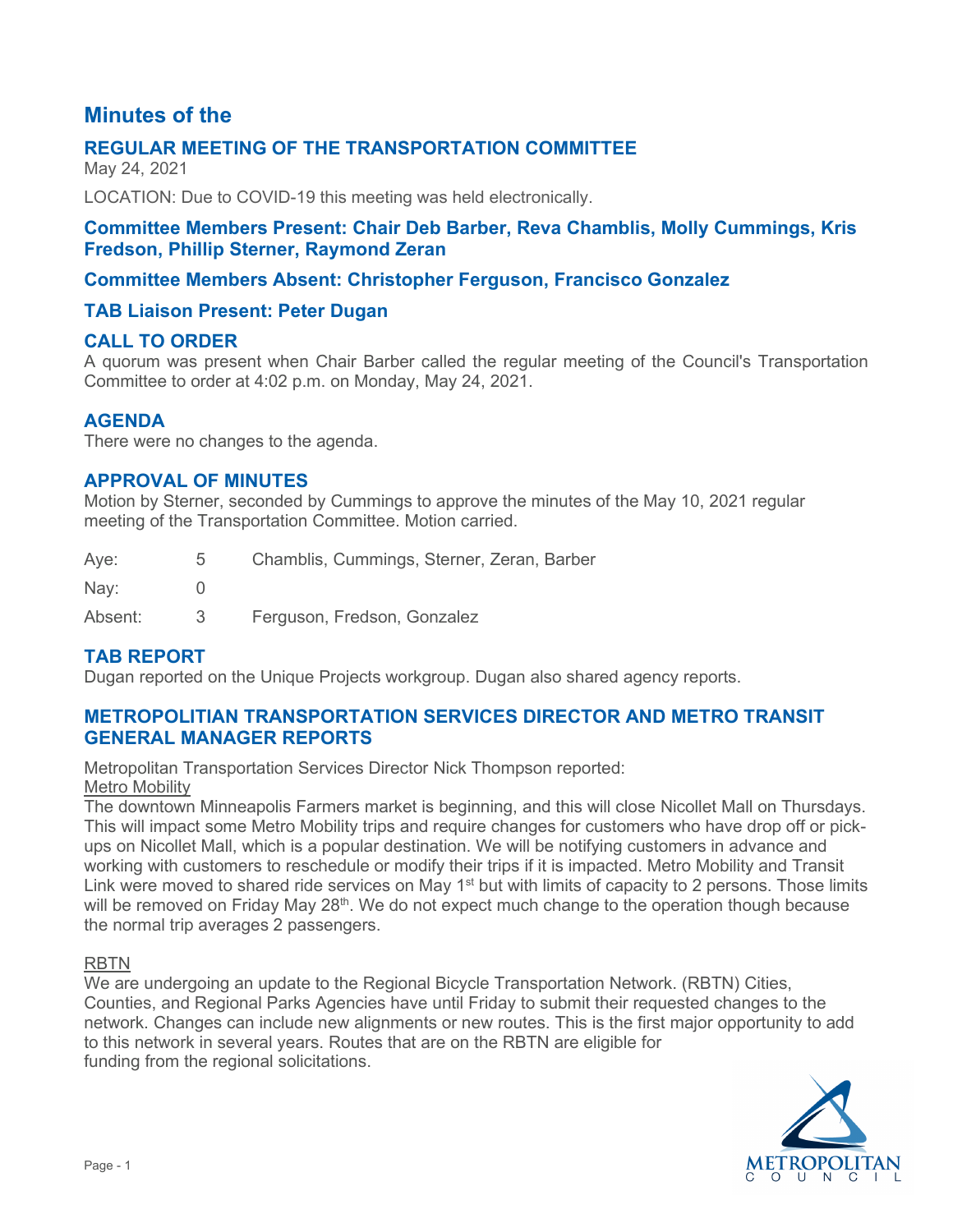### COVID

The Contractor workforce had 1 positive occurrence of COVID since we last met, and a total of 155 since the beginning. This 1 positive is the only positive in the past 4 weeks. For service, we are now seeing strong return of ridership to the Transit Link service. This service had plateaued for several month at 50% of pre-covid levels, but in the past two weeks ridership has jumped 65% of normal and now has caught up to the Metro Mobility trend.

Cummings asked about Nicollet Mall. Thompson said the Council is consulted in the decision-making process.

Metro Transit General Manager Wes Kooistra reported:

#### COVID Cases at Metro Transit

Metro Transit has had a total of 438 employees who have tested positive for COVID since the start of the pandemic. Since the last Transportation Committee meeting on May 10, we've had 14 employees test positive for COVID. And we are not experiencing any operational impacts due to employees having COVID or needing to quarantine.

#### Lifting capacity limits on vehicles

As the Governor's COVID restrictions loosen on Friday, Metro Transit will end capacity limits on vehicles this Friday. As mentioned at the last Transportation Committee meeting, the federal government has extended the mask mandate on transit through September 13, 2021. Metro Transit continues to make masks available to customers through our operators, supervisors, and transit police officers. Mask compliance checks last week showed over 90% compliance on buses and trains. Daily vehicle disinfecting will also continue. We are hiring bus operators again as we prepare to restore more service. Our first class of new bus operators in more than a year started on May 17. The first class of 6 are also the first operators to start with full-time status in recent memory. New hires are eligible for a \$1000 hiring bonus and current employees who make referrals can earn \$600 referral bonuses.

#### Mobile vaccination units

Metro Transit's mobile vaccination unit partnership with the Minnesota Department of Health continues to bring vaccination opportunities to people across Minnesota. Last week's vaccination bus trip to Todd County was featured in a New York Times article on innovative ways that different organizations are getting the vaccine to people in need. This week, we have 25 different clinics scheduled across the metro.

#### C Line Chargers Update

When we get to the electric bus master contracts business item later in the meeting, Carrie Desmond will also provide a status update on our C Line electric bus chargers as well as other steps we've taken since our March Committee of the Whole presentation to continue our electric bus efforts.

#### **BUSINESS**

#### **Consent Items:**

Motion was made by Chamblis, seconded by Fredson and carried, to approve the following consent items:

| Aye: | Chamblis, Cummings, Fredson, Zeran, Barber |
|------|--------------------------------------------|
| Nay: |                                            |

Absent: 3 Ferguson, Gonzalez, Sterner

1. **2021-124 SW:** 2021-2024 TIP Amendments: Four MnDOT TIP Amendments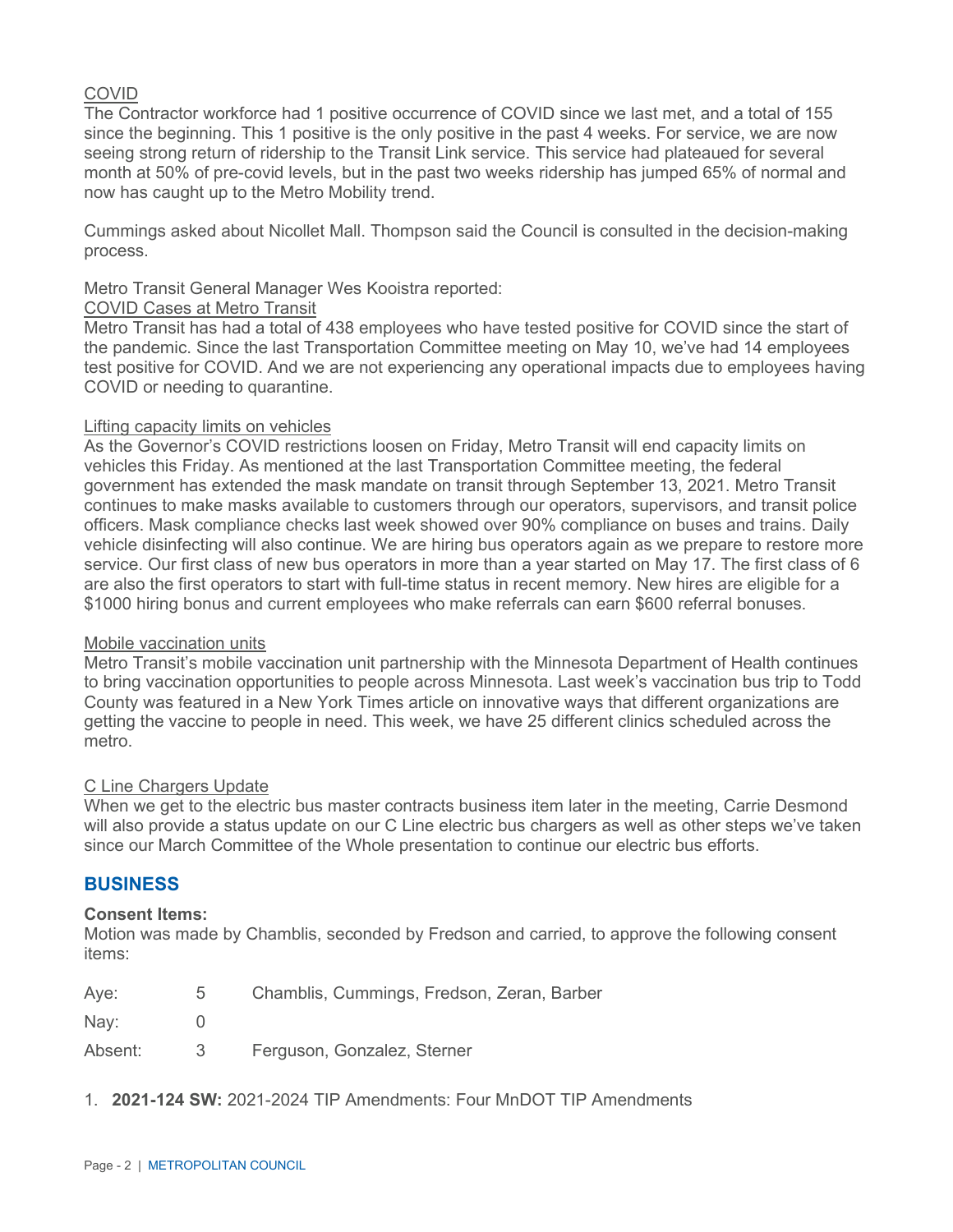Motion: That the Metropolitan Council adopt an amendment to the 2021-2024 TIP to amend three projects (#1-3) and add one project (#4), all sponsored by MnDOT:

- 1. Add a bridge to, and expand the scope of, MnDOT's MN 55 bridge rehabilitation project (SP # 1909-99);
- 2. Add a bridge to, and expand the scope of, MnDOT's MN 55 bridge re-decking project (SP # 2724-124);
- 3. Add the removal of a free right turn to MnDOT's I-694 / Silver Lake Road ramp signal replacement project (SP # 6285-160); and
- 4. add a traffic management system project on MN 610 (SP # 2771-177).

#### **Non-Consent Items:**

1. **2021-129 SW:** Master Contracts for Electric Bus Services – Contract 20P262 Metro Transit Principal Engineer Carrie Desmond presented this item.

Cummings asked about the DBE percentages. Desmond said this is a step to expand exposure to the DBE community.

Motion by Chamblis, seconded by Cummings:

That the Metropolitan Council authorize the Regional Administrator to award and execute four master contracts for electric bus and charging infrastructure services to support Metro Transit Engineering & Facilities. A same week Council action is requested to ensure the timely development of a transition plan.

Contract 20P262A - Design Services – HDR Engineering, Inc. - \$550,000 Contract 20P262B - Construction Support – HDR Engineering, Inc. - \$400,000 Contract 20P262C - Commissioning Services – Stanley Consultants, Inc. - \$450,000 Contract 20P262D - Program Management – AECOM - \$700,000

Motion carried.

| Aye:    | 6 | Chamblis, Cummings, Fredson, Sterner, Zeran, Barber |
|---------|---|-----------------------------------------------------|
| Nay:    |   |                                                     |
| Absent: |   | Ferguson, Gonzalez                                  |

#### 2. **2021-125:** Small Bus Procurement

Metropolitan Transportation Services Fleet Services Manager Paul Colton presented this item.

Cummings asked about the options for the vehicles being replaced. Colton said as vehicles are decommissioned the Council contacts a list of agencies who are interested in the vehicles, other vehicles are auctioned off.

Motion by Cummings, seconded by Zeran:

That the Metropolitan Council authorize the Regional Administrator to execute purchase agreements, with:

1. North Central Bus Sales (MnDOT Contract 192553) for up to 107 replacement buses and 36 expansion buses in an amount not to exceed \$12,259,000: and